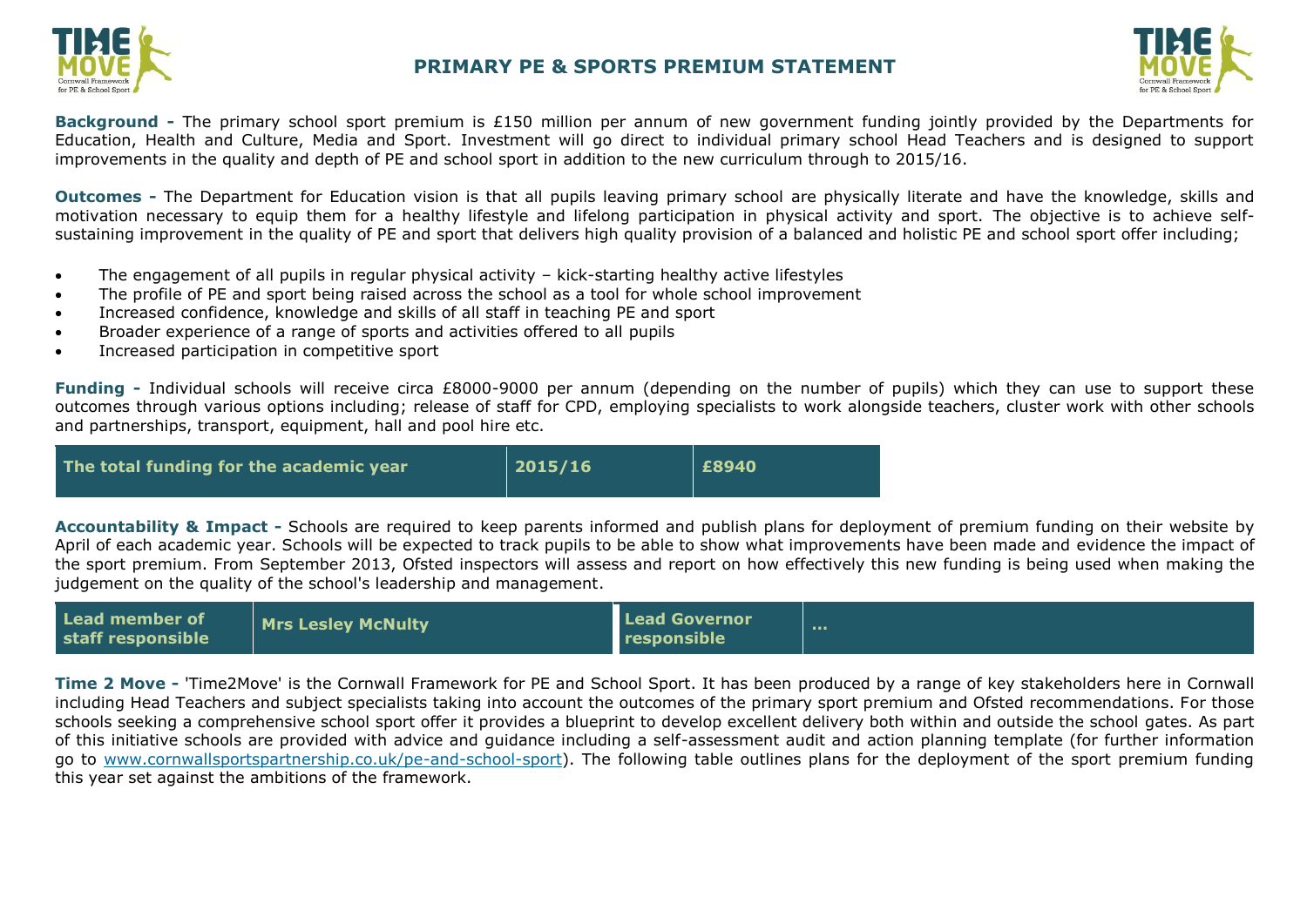



| <b>Area of Focus &amp;</b>                                                                                                                                                                                         | <b>Actions</b>                                                                                                                                                                                                                                                                                                                                                                                                                                                                                                                                                                                       | <b>Funding</b>             | <b>Impact</b>                                                                                                                                                                                                                                                                                                                                                                                                                 | <b>Future Actions &amp;</b><br><b>Sustainability</b>                                                                                                                                                                                                                                                                            |
|--------------------------------------------------------------------------------------------------------------------------------------------------------------------------------------------------------------------|------------------------------------------------------------------------------------------------------------------------------------------------------------------------------------------------------------------------------------------------------------------------------------------------------------------------------------------------------------------------------------------------------------------------------------------------------------------------------------------------------------------------------------------------------------------------------------------------------|----------------------------|-------------------------------------------------------------------------------------------------------------------------------------------------------------------------------------------------------------------------------------------------------------------------------------------------------------------------------------------------------------------------------------------------------------------------------|---------------------------------------------------------------------------------------------------------------------------------------------------------------------------------------------------------------------------------------------------------------------------------------------------------------------------------|
| <b>Outcomes</b>                                                                                                                                                                                                    | (Actions identified through self-review to<br>improve the quality of provision)                                                                                                                                                                                                                                                                                                                                                                                                                                                                                                                      | (Planned/<br>actual spend) | (Anticipated/actual effect on pupils<br>including measures/evidence)                                                                                                                                                                                                                                                                                                                                                          | (How will the improvements<br>be sustained and what will<br>you do next)                                                                                                                                                                                                                                                        |
| <b>Curriculum</b><br><b>Delivery</b><br>engage young people in a high quality,<br>broad and balanced curriculum                                                                                                    | Review of PE curriculum and purchase<br>of a high Quality PE Curriculum for<br>all Key Stages. This curriculum has<br>fitness and health elements which we<br>feel as a school is a very important<br>element which we need to develop<br>further over the next years to come.<br>Explore the possibility of Skills to<br>Achieve for year 6 children to be able<br>to map the progress in skills for the<br>transition to secondary school.<br>Purchase of new PE equipment to<br>ensure that all children are active<br>throughout lessons and not waiting<br>around for equipment being inactive. | £2000                      | Increased participation rates in<br>such activities as gymnastics,<br>swimming, athletics, dance and<br>games.<br>Greater links with other subjects<br>that contribute to pupils' overall<br>achievement and their social,<br>spiritual, moral and cultural skills<br>Children to have access to the<br>ability to track their own progress<br>in skills and know where they need<br>to take their own skills<br>progression. | The PE lead will monitor the<br>delivery of the new<br>curriculum through learning<br>walks and pupil surveying<br>though the school council<br>and class council sessions.<br>The new curriculum<br>'Champions' will be further<br>built on for years to come.<br>Next year to roll out the<br>Skills to achieve to all years. |
| <b>Physical Activity,</b><br><b>Health &amp; Wellbeing</b><br>all young people are aware of health<br>related issues and are supported to<br>make informed choices to engage in an<br>active and healthy lifestyle | New playground equipment to support<br>physical activity at break times<br>through the introduction of playtime<br>zones to encourage positive physical<br>play opportunities<br>Increased awareness of physical<br>health and wellbeing among children.<br>Developments of PE area on school                                                                                                                                                                                                                                                                                                        | £2000                      | All pupils are engaged in regular<br>physical activities at lunchtimes<br>which they have chosen to<br>participate in. Children are a lot<br>happier and take part in positive<br>physical experiences which were<br>chosen by the children through the<br>school council.<br>Greater awareness amongst pupils                                                                                                                | Continue to reinvent the<br>physical zones to keep<br>interest fresh.<br>Re-purchasing of popular<br>equipment in zones might<br>be needed.<br>Continue to develop the PE<br>section on the school                                                                                                                              |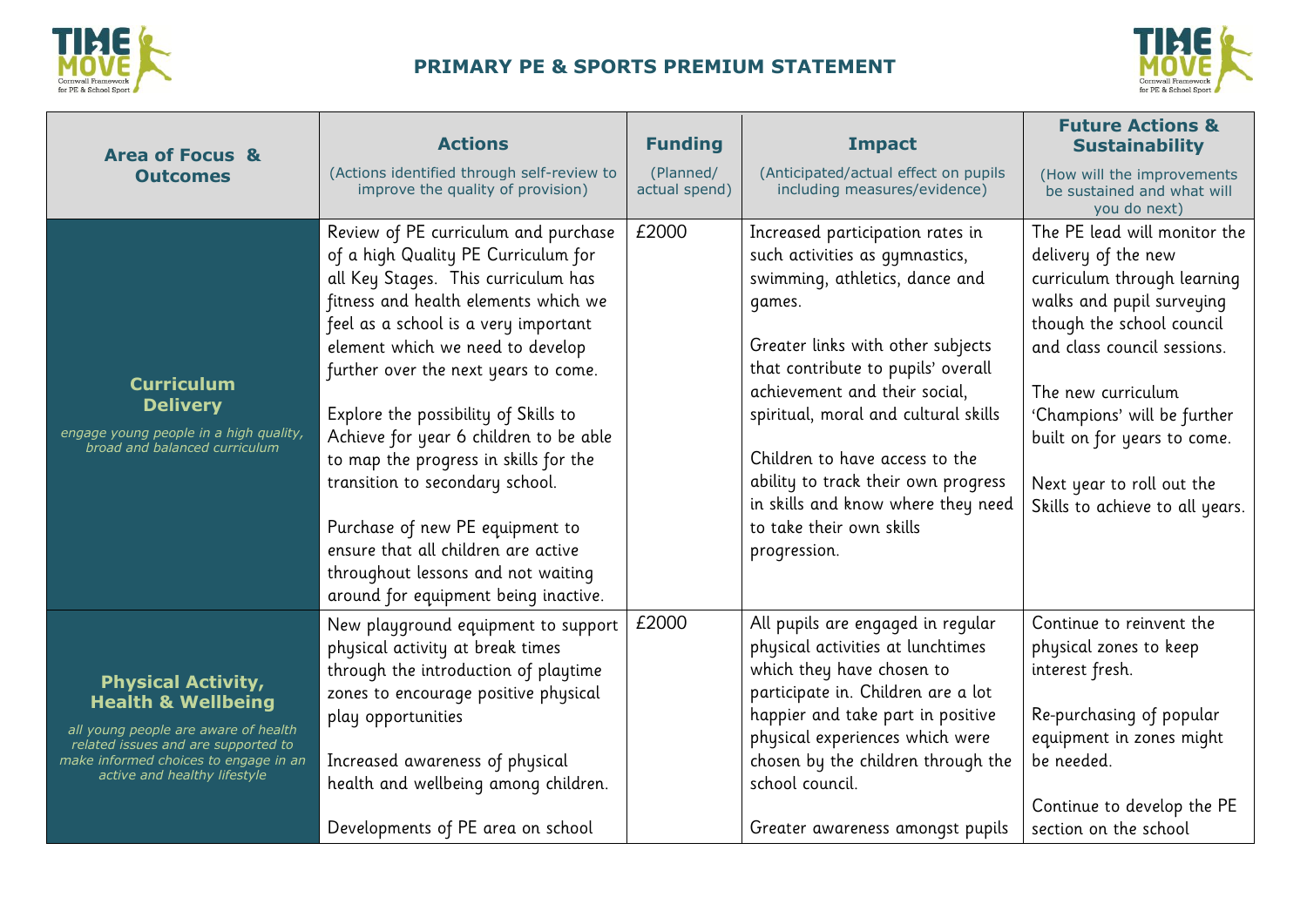



|                                                                      | website to include information about                                        |       | about the benefits of physical                                     | website to make parents                         |
|----------------------------------------------------------------------|-----------------------------------------------------------------------------|-------|--------------------------------------------------------------------|-------------------------------------------------|
|                                                                      | the lunchtime play zones and health                                         |       | activity and the dangers of poor                                   | aware of the fitness and                        |
|                                                                      | and fitness to inform parents.                                              |       | diet, smoking and other activities                                 | health and wellbeing which                      |
|                                                                      |                                                                             |       | that undermine health.                                             | is being taught at each year                    |
|                                                                      | Purchase of gazebos to protect the                                          |       |                                                                    | group.                                          |
|                                                                      | children from the sun at sporting                                           |       | More children running longer                                       |                                                 |
|                                                                      | events e.g. sports days which was a                                         |       | distances building their stamina                                   | Gazebos to be correctly                         |
|                                                                      | matter raised by several parents from                                       |       | with                                                               | stored and used during                          |
|                                                                      | last year.                                                                  |       |                                                                    | sporting events and                             |
|                                                                      |                                                                             |       |                                                                    | lunchtimes to protect the                       |
|                                                                      | Introduction of the 'Daily Mile' for key                                    |       |                                                                    | children from the sun.                          |
|                                                                      | stage 2 children aimed at specific year                                     |       |                                                                    |                                                 |
|                                                                      | groups to encourage increased fitness                                       |       |                                                                    | Build up to developing a                        |
|                                                                      | and physical activity.                                                      |       |                                                                    | cross-country running team                      |
|                                                                      |                                                                             |       |                                                                    | and participation in cross                      |
|                                                                      |                                                                             |       |                                                                    | country events next year.                       |
|                                                                      |                                                                             |       |                                                                    |                                                 |
|                                                                      | Introducing the children to the                                             | £1500 | Increased number of children                                       | Purchasing of further                           |
|                                                                      | Children's University and all that it<br>stand for. Encouraging children to |       | taking part in sporting activities<br>outside of school and extra- | passports to continue to<br>legacy started. The |
|                                                                      | take part in sporting activities outside                                    |       | curricular sports clubs after school.                              | passports are collected                         |
| <b>Diverse &amp;</b>                                                 | of school. Making links with sports                                         |       |                                                                    | every half term and the                         |
| <b>Inclusive</b>                                                     | clubs in the area and making parents                                        |       | Children will have been able to                                    | amounts of hours gained by                      |
| provide a fully inclusive offer that                                 | aware that this opportunity exists.                                         |       | experience non-traditional sporting                                | the children are logged so                      |
| recognises the diverse needs of specific                             |                                                                             |       | activities and broaden their                                       | we are able to celebrate the                    |
| groups and identifies tailored<br>opportunities for all young people | Children to take part in one off                                            |       | knowledge of what is available to                                  | milestone achievements of                       |
|                                                                      | sporting activities based on non-                                           |       | them.                                                              | hours logged.                                   |
|                                                                      | traditional activities e.g. hand ball,                                      |       |                                                                    |                                                 |
|                                                                      | hula hooping etc.                                                           |       |                                                                    |                                                 |
|                                                                      |                                                                             |       |                                                                    |                                                 |
| <b>Competitions</b>                                                  | Develop school sports day to reflect                                        | £1000 | Increased numbers of pupils taking                                 | Develop links further with                      |
| Provide a well organised, appropriate                                | the requests of the children and based                                      |       |                                                                    | local primary schools to                        |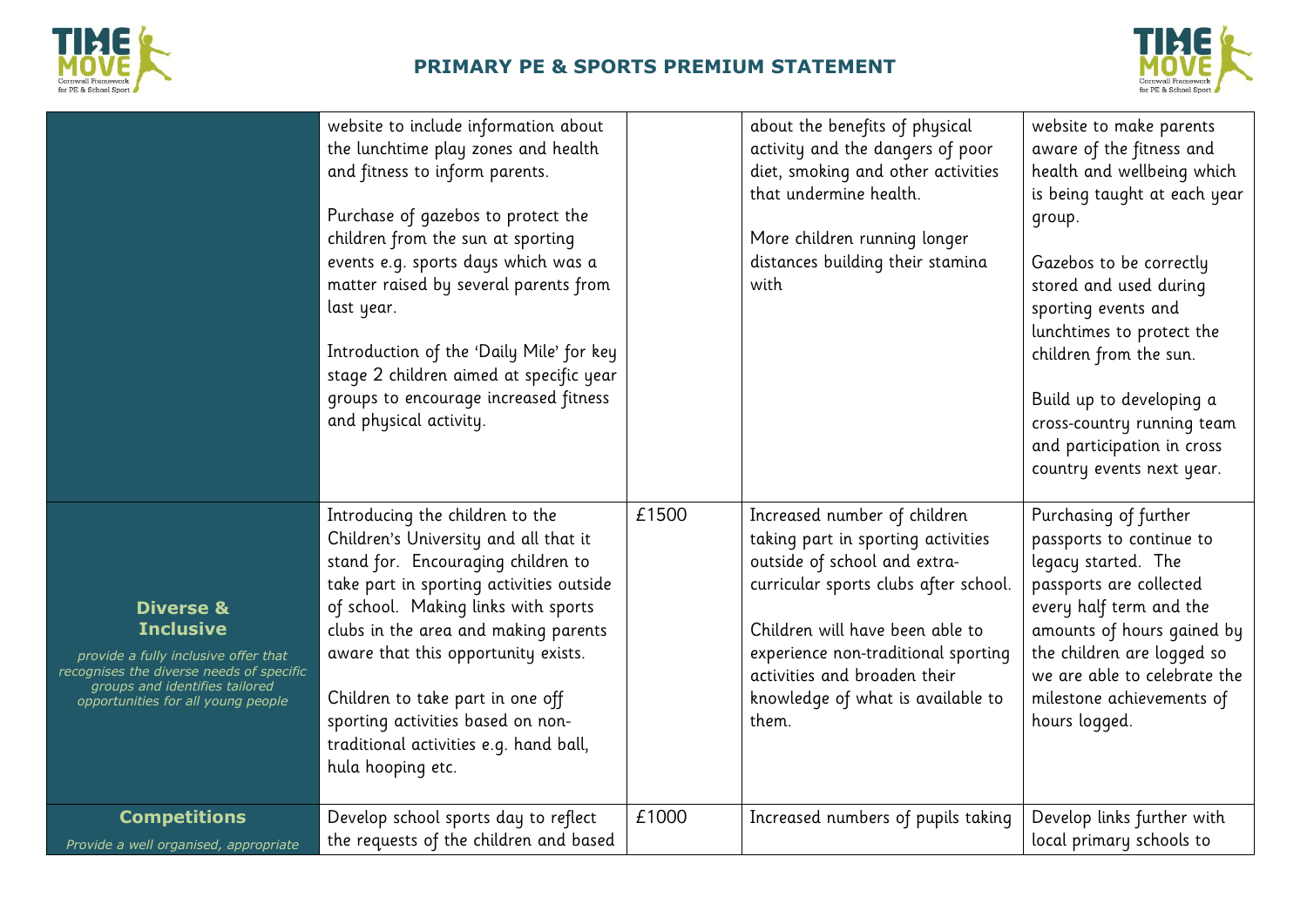



| and enjoyable programme of<br>competitions and festivals for students<br>of all abilities                                                                                                      | on Olympic activities. This will mean<br>the purchase of new equipment to<br>fulfil these needs.<br>Work with other local primary schools<br>to organise sports fixtures.<br>Transport to participate in additional<br>competitions and fixtures including the<br>annual swimming gala and Catholic<br>Sports Day. |       | part in the swimming gala.<br>Children more enthusiastic to<br>participate in sports day and<br>positive feedback from the parents.<br>Participating in an increased range<br>of competitive opportunities | take part in more sporting<br>fixtures throughout the<br>year. |
|------------------------------------------------------------------------------------------------------------------------------------------------------------------------------------------------|--------------------------------------------------------------------------------------------------------------------------------------------------------------------------------------------------------------------------------------------------------------------------------------------------------------------|-------|------------------------------------------------------------------------------------------------------------------------------------------------------------------------------------------------------------|----------------------------------------------------------------|
| <b>Leadership, Coaching</b><br>& Volunteering<br>provide pathways to introduce and<br>develop leadership skills                                                                                | Playground zone leaders to be trained<br>to lead activities at lunchtimes.                                                                                                                                                                                                                                         | £200  | Improved pupil self-esteem,<br>confidence and readiness for<br>curriculum activities<br>All pupils are engaged in regular<br>physical activity                                                             |                                                                |
| <b>Community</b><br><b>Collaboration</b><br>ensure opportunities for young people of<br>all abilities to extend their school<br>activity transitioning into sustained<br>community based sport | Engage with local club/coach to<br>deliver extra-curricular/after school<br>clubs in non-traditional activities e.g.<br>Archery etc<br>Buy in to Area School Sports                                                                                                                                                | £1000 | Increased numbers of pupils<br>participating in an increased range<br>of opportunities<br>Improvement in partnership work<br>on physical education with other                                              |                                                                |